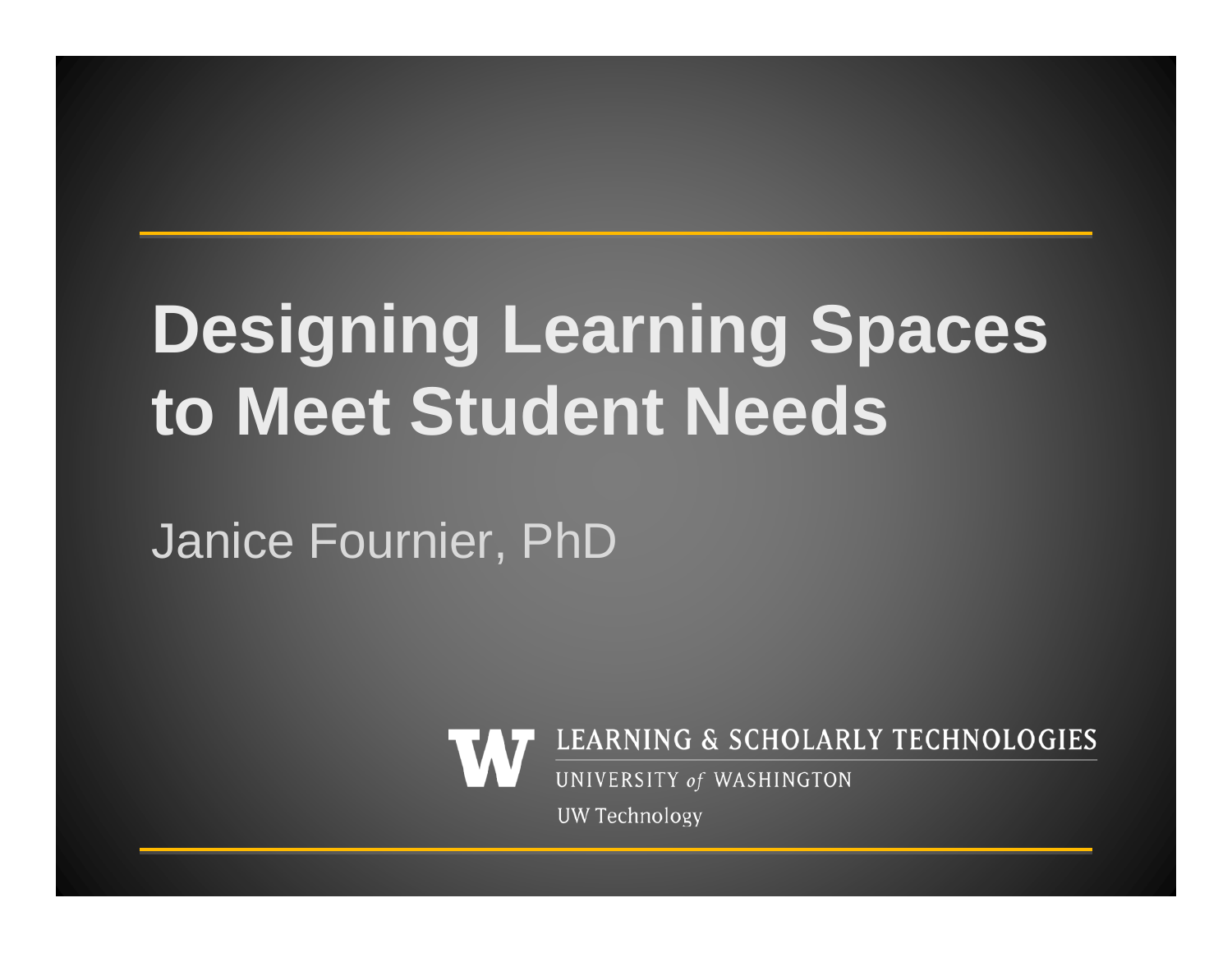#### **LST report:** *Designing Campus Learning Spaces*

#### Data sources

- Survey: 3,250 participants
- 4 Focus groups: 24 participants
- Computing centers usage data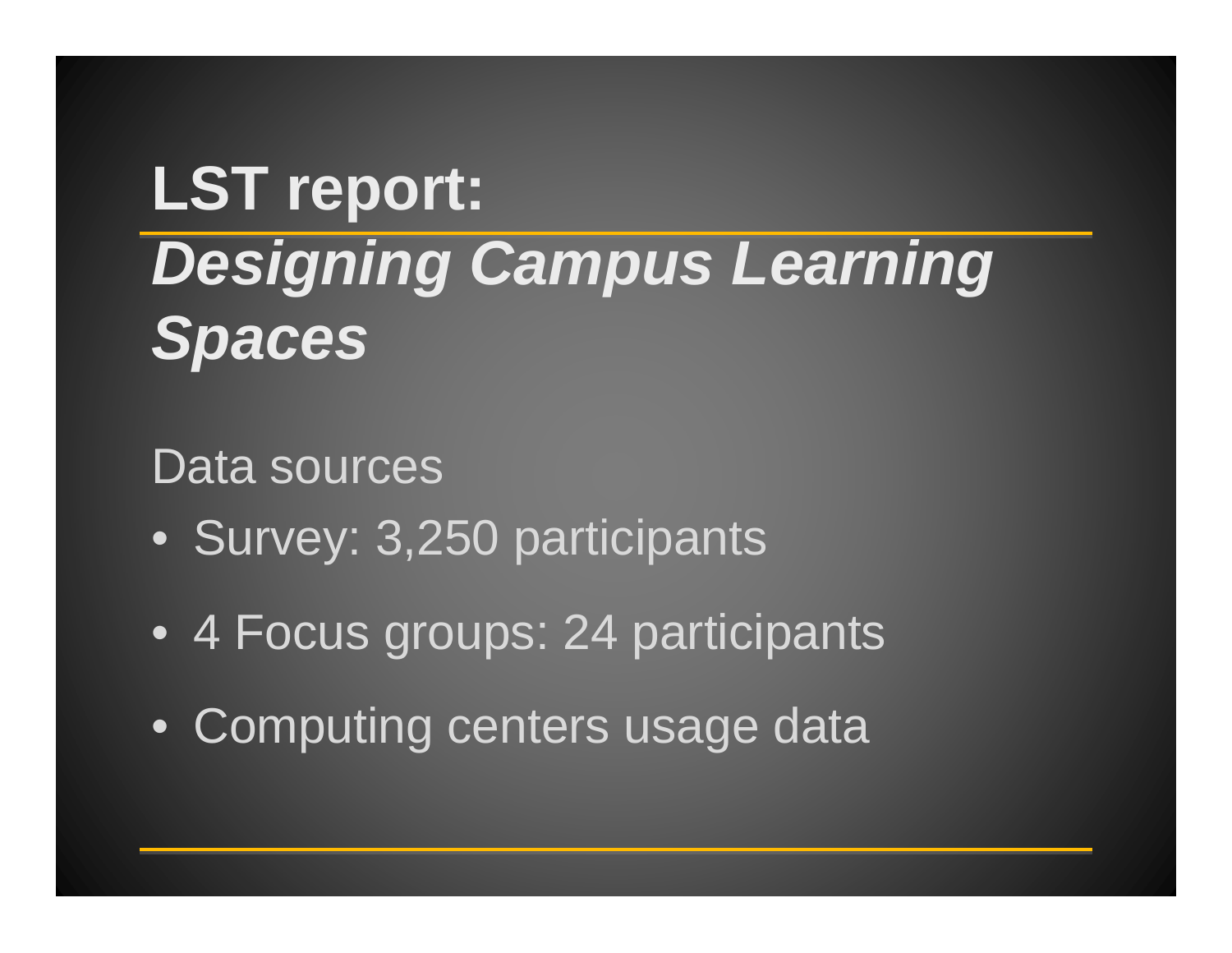## **Design Sessions**

#### Scenarios, photo prompts, sketching materials



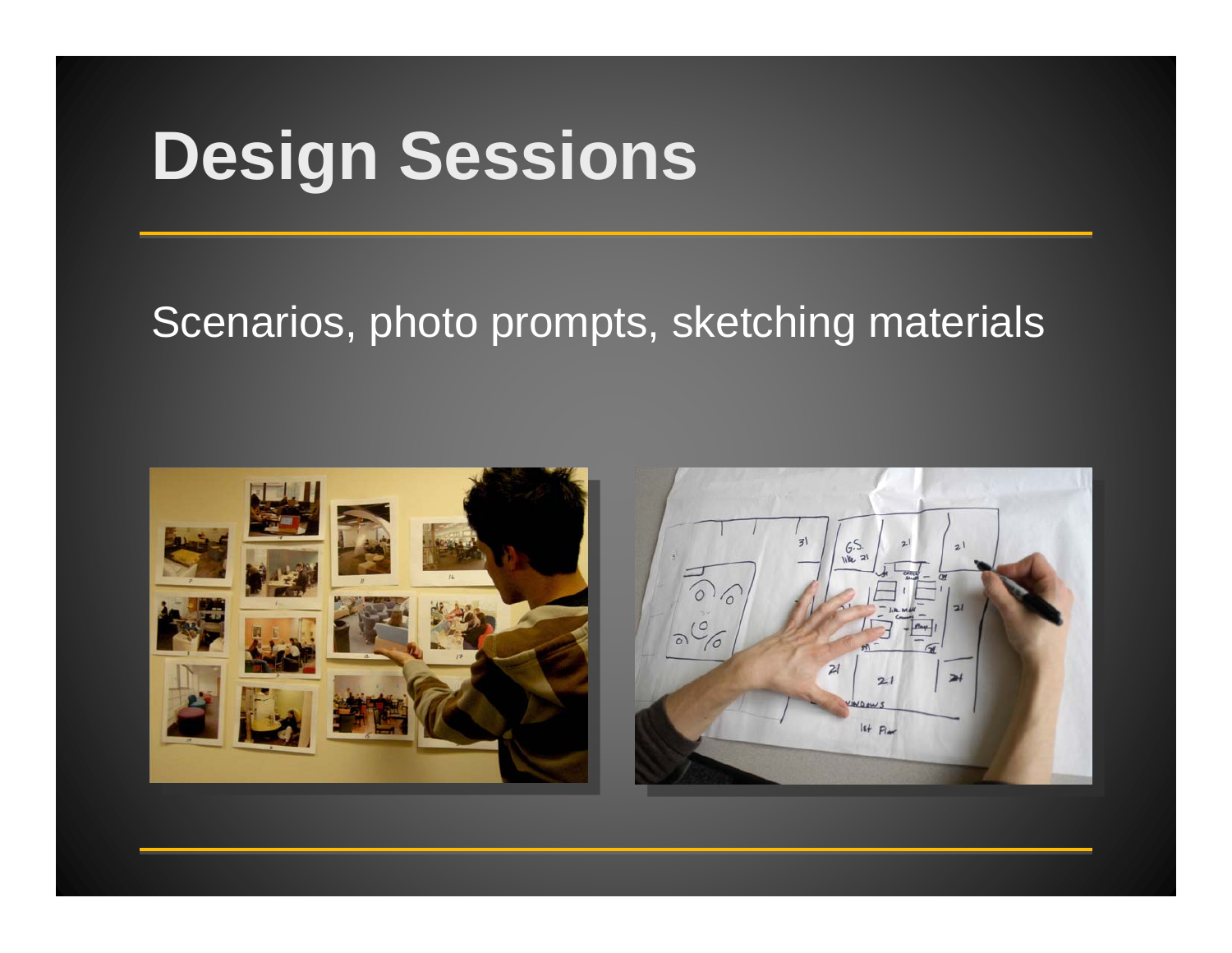# **Individual Work**

**Scenario:** *Imagine you need to sit down and finish a solo class project that's going to take several hours of work.*

*Ideally, where do you go?*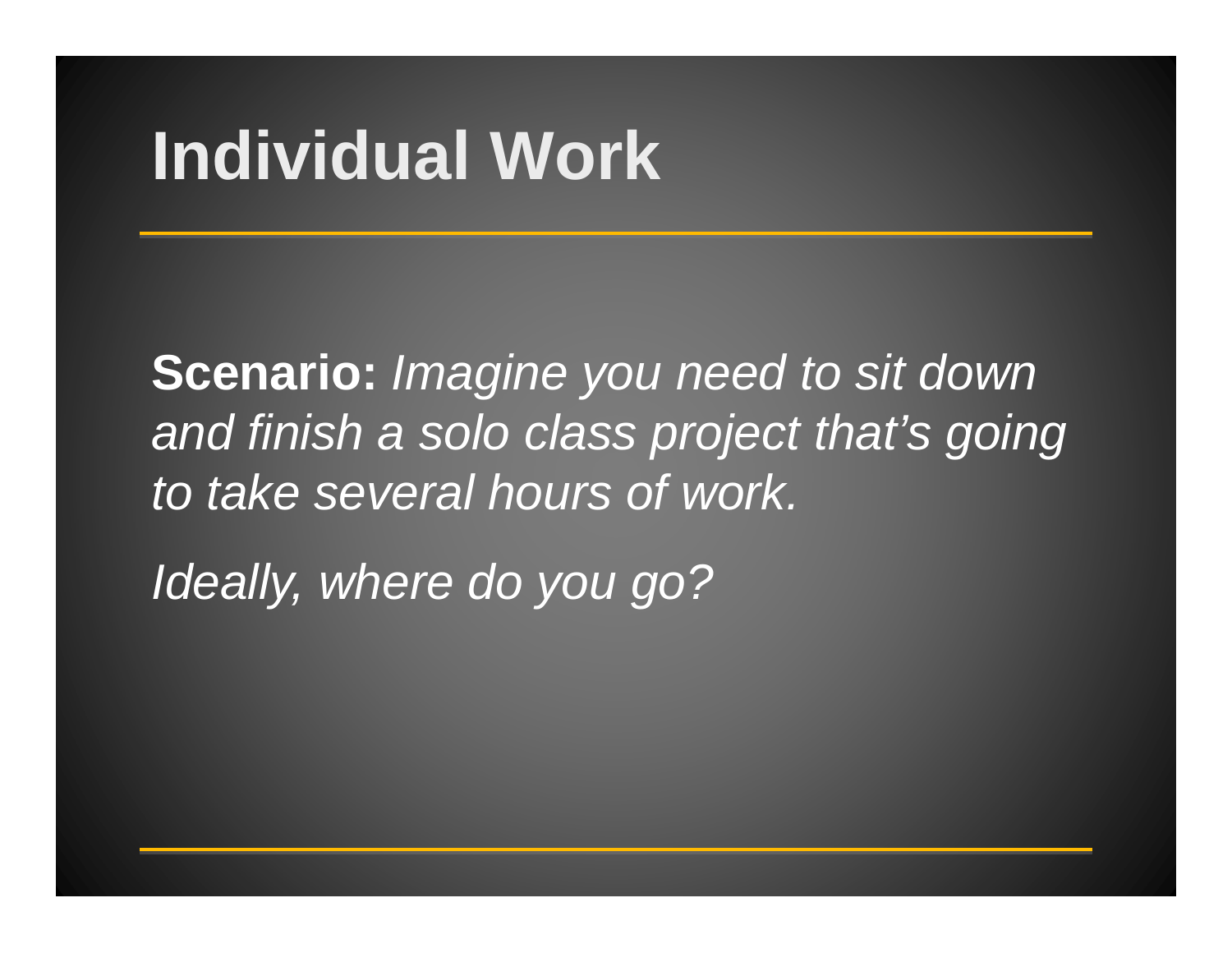# **"Quiet, but not too quiet"**



Mary Gates Hall CRC **THE Suzzallo café** 







Suzzallo, 4th floor **Calculate Contract Contract Contract Contract Contract Contract Contract Contract Contract Contract Contract Contract Contract Contract Contract Contract Contract Contract Contract Contract Contract Co**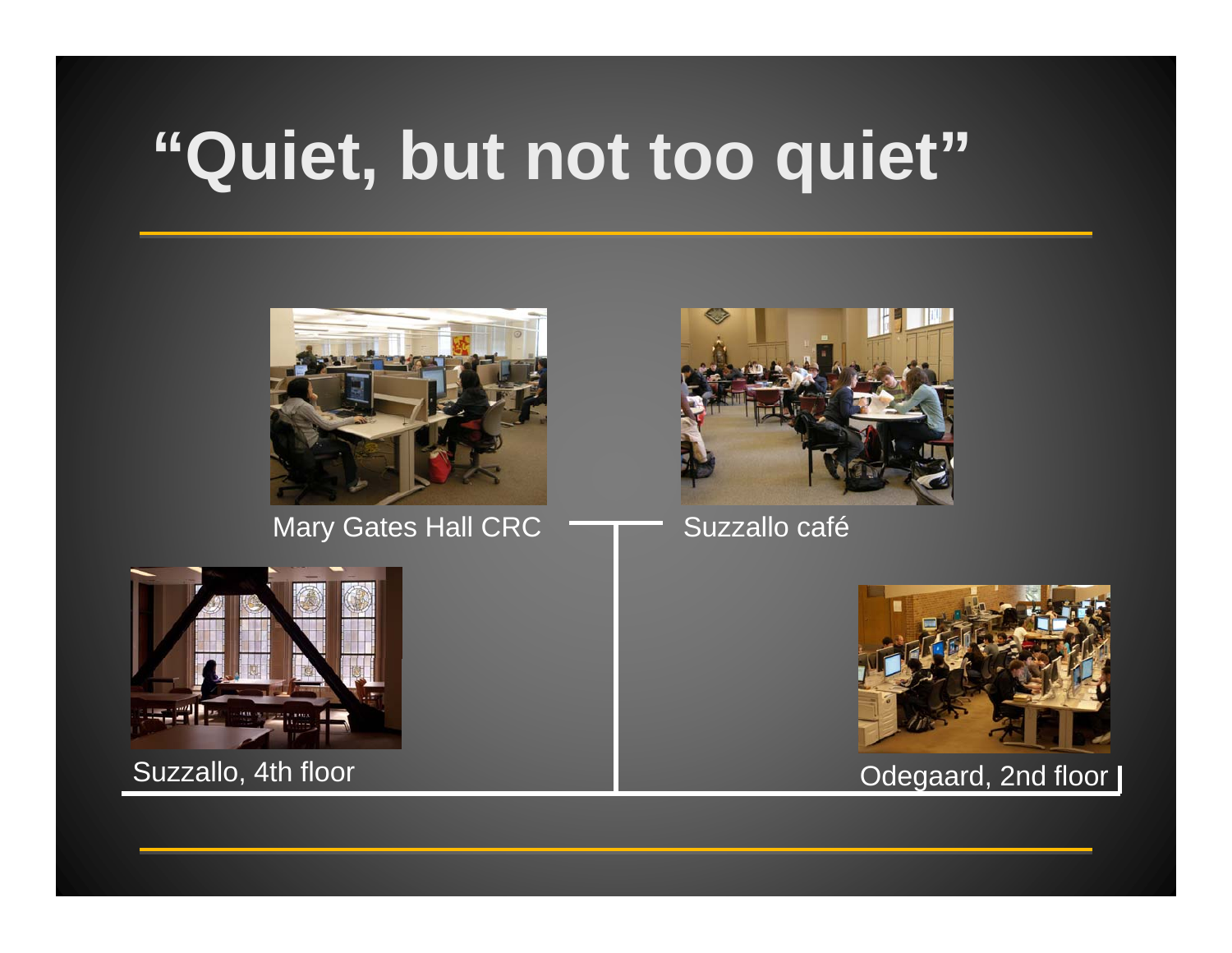#### **Space to spread out**

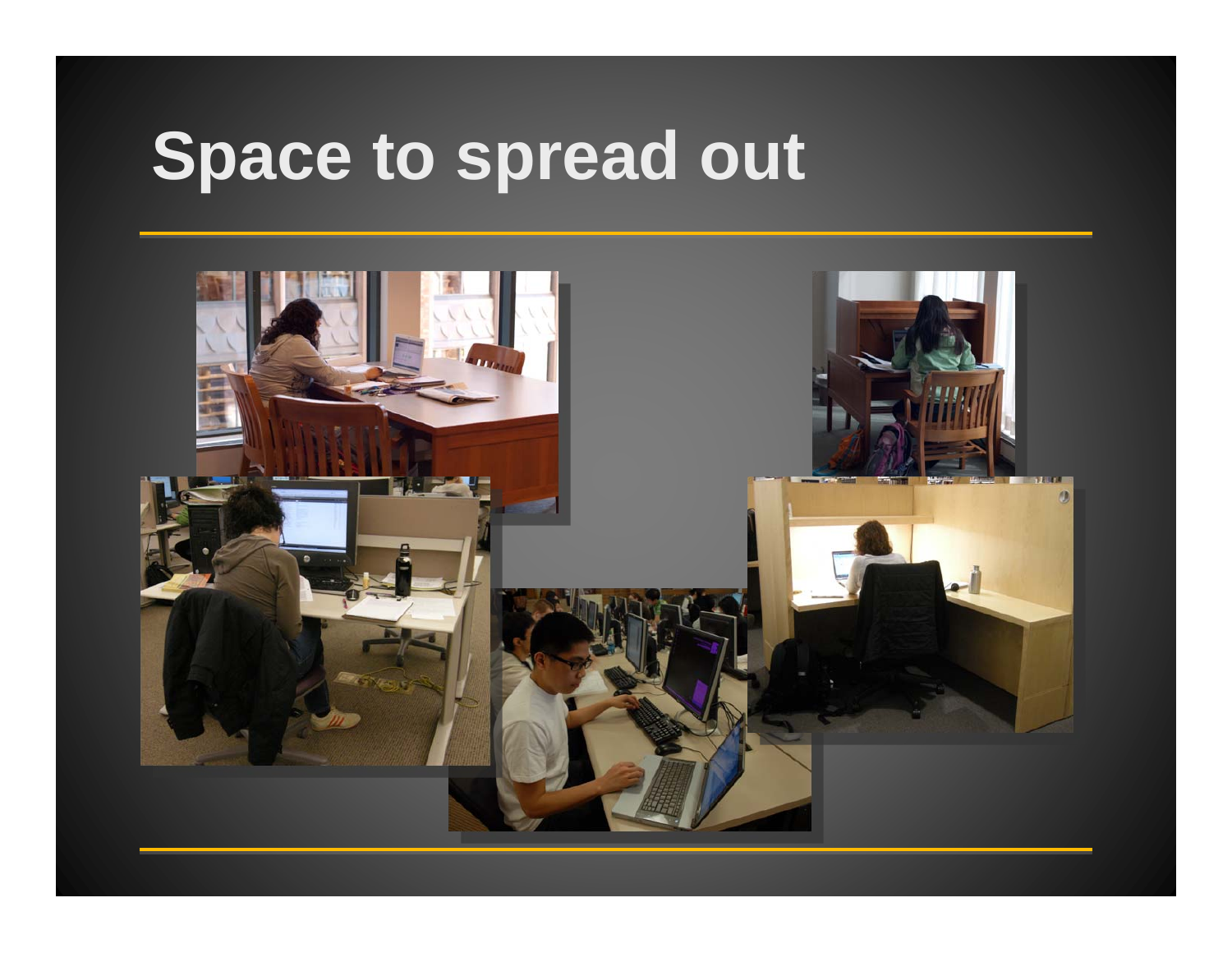#### **Space to spread out**

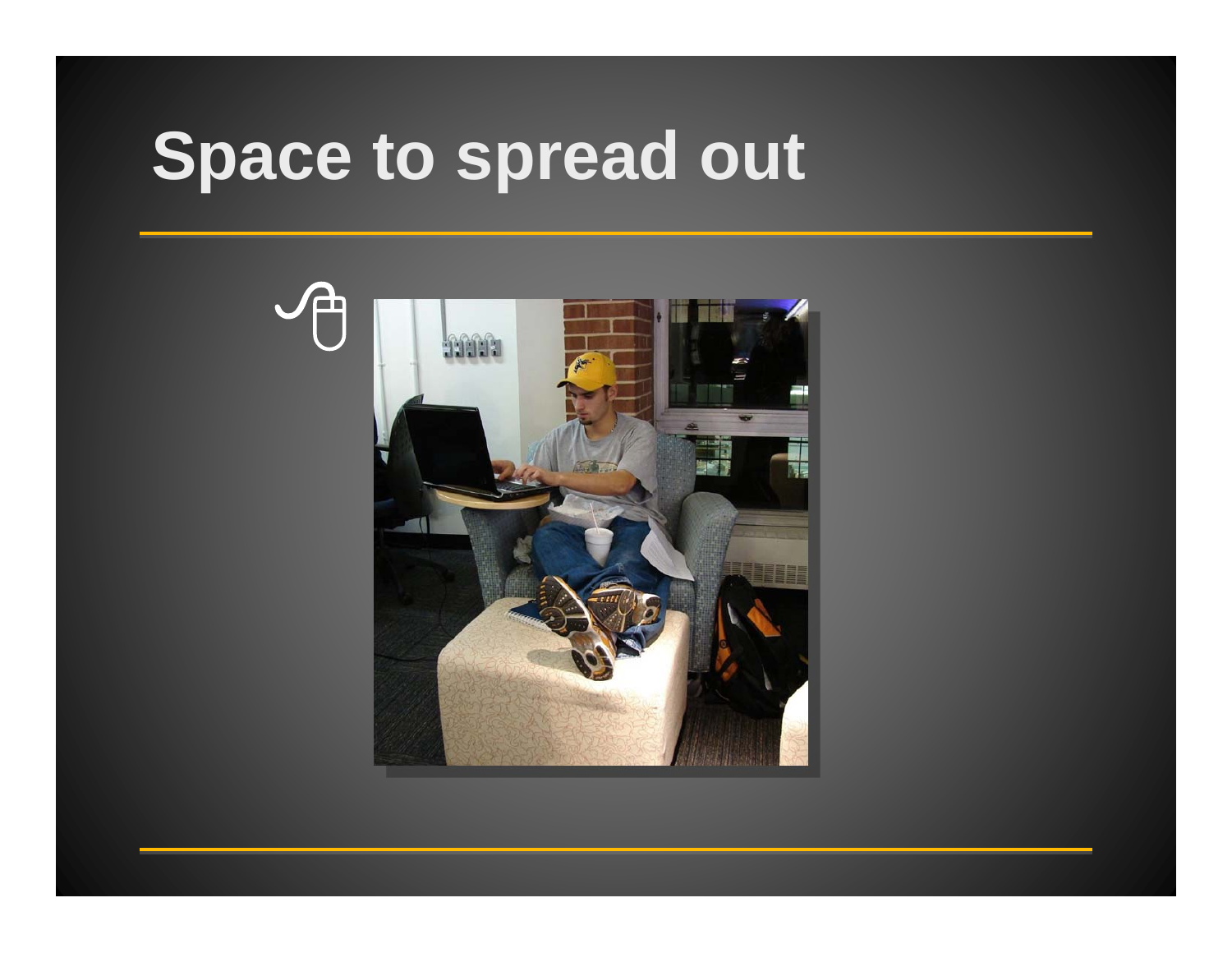#### **Comfortable chairs**

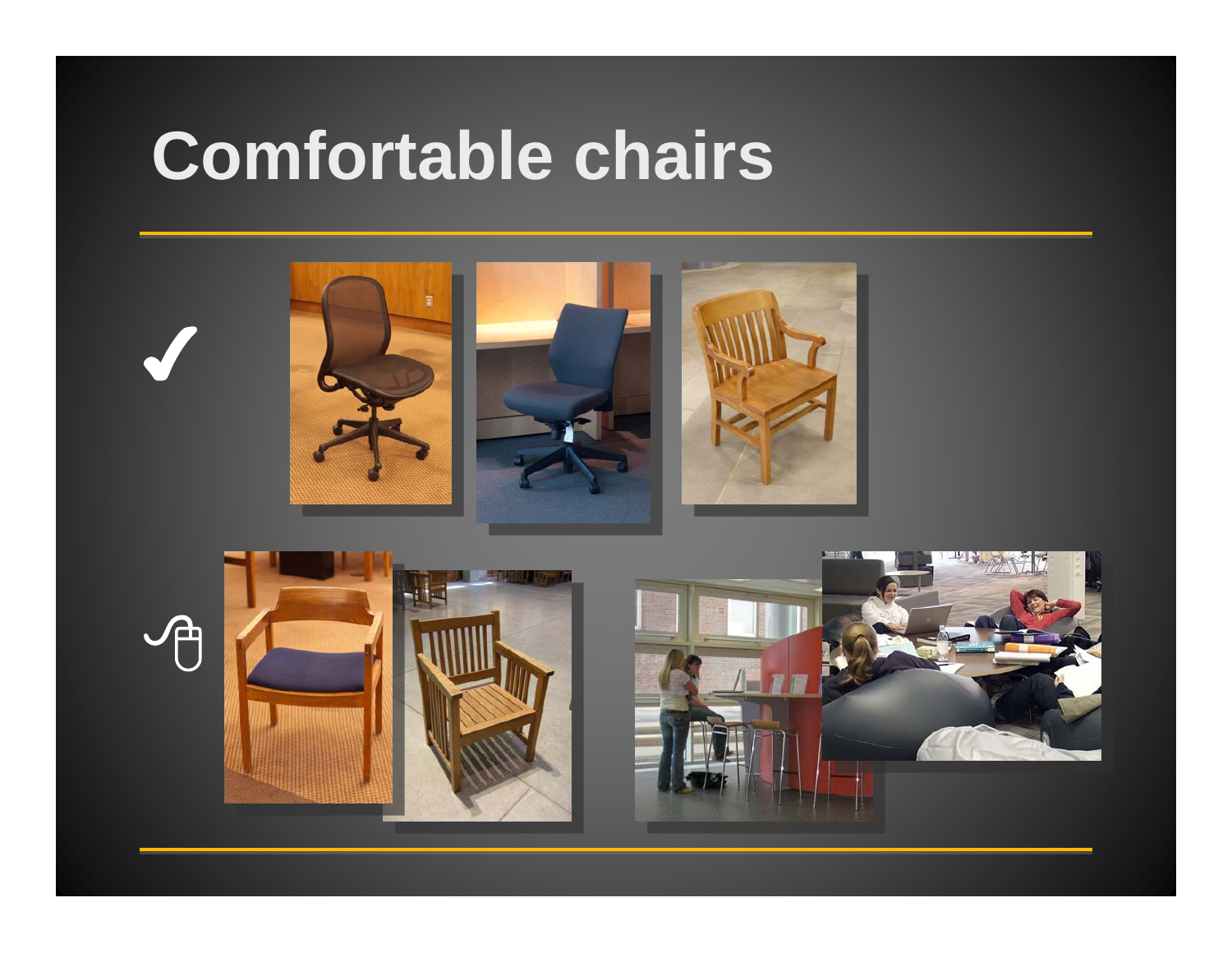## **Pleasant environment**





Color

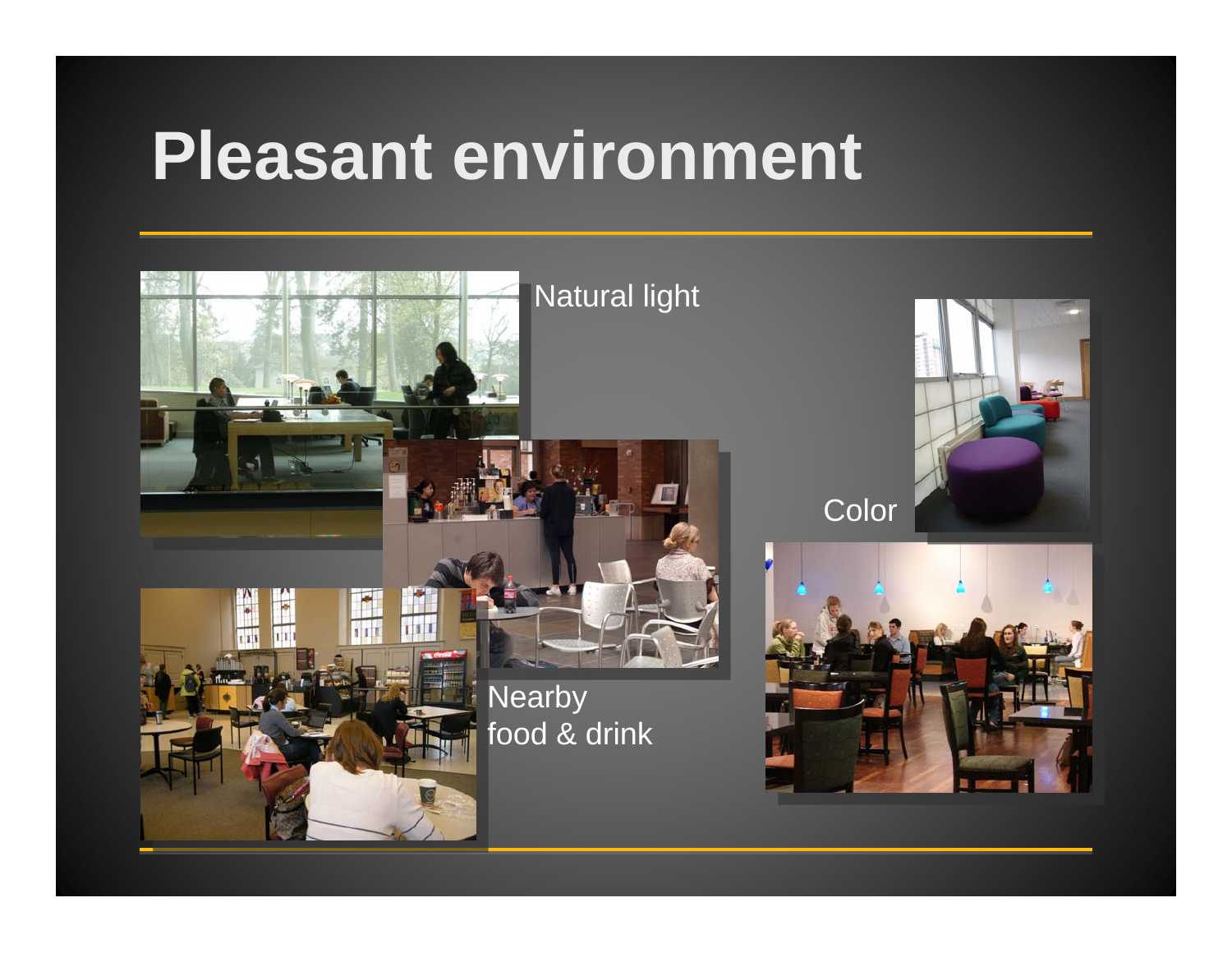## **Collaborative Work**

**Scenario:** *You and three classmates need to work together. You've all done individual work that you now need to share and coordinate in a final product.*

*Ideally, where do you go?*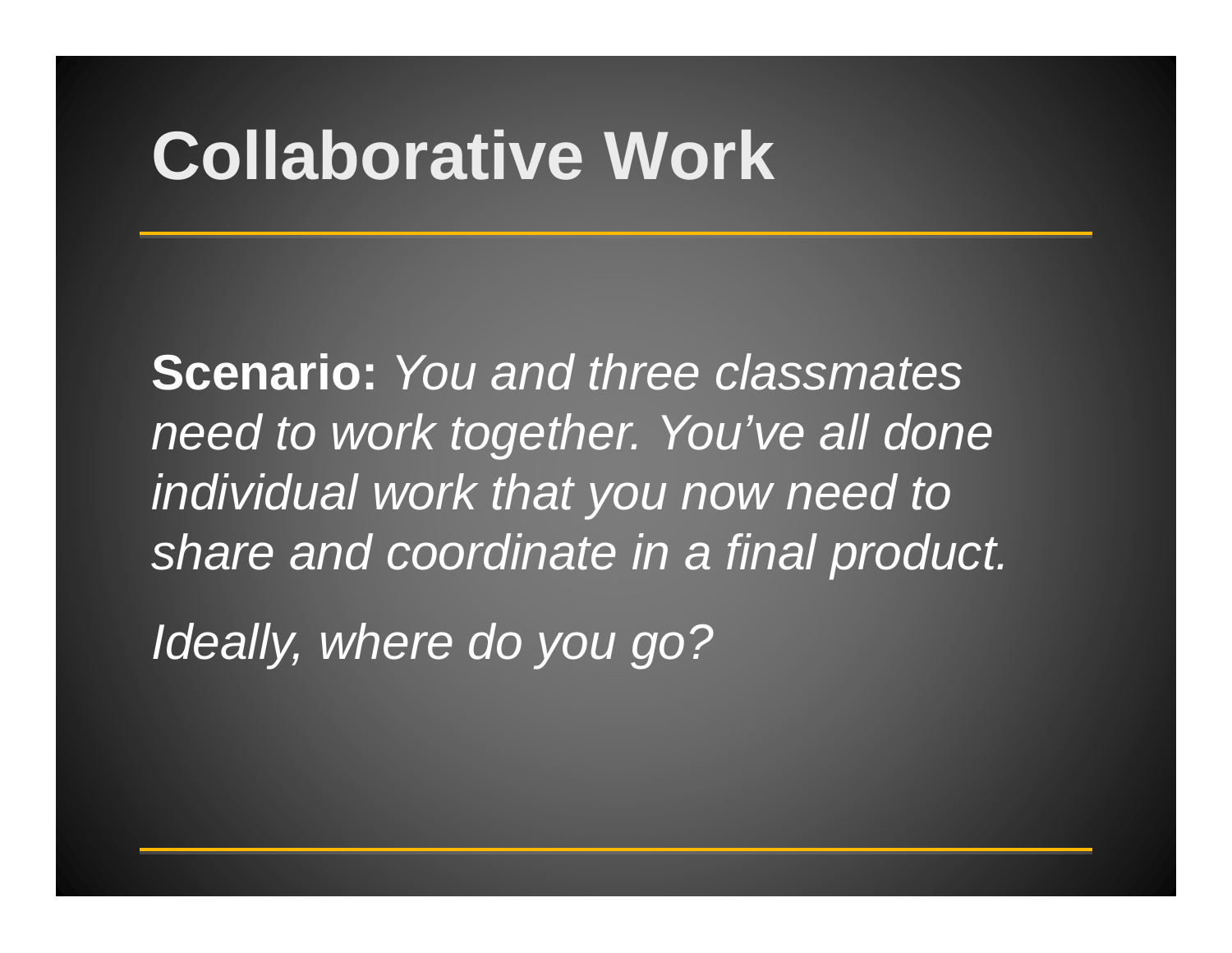#### **People, materials, resources**

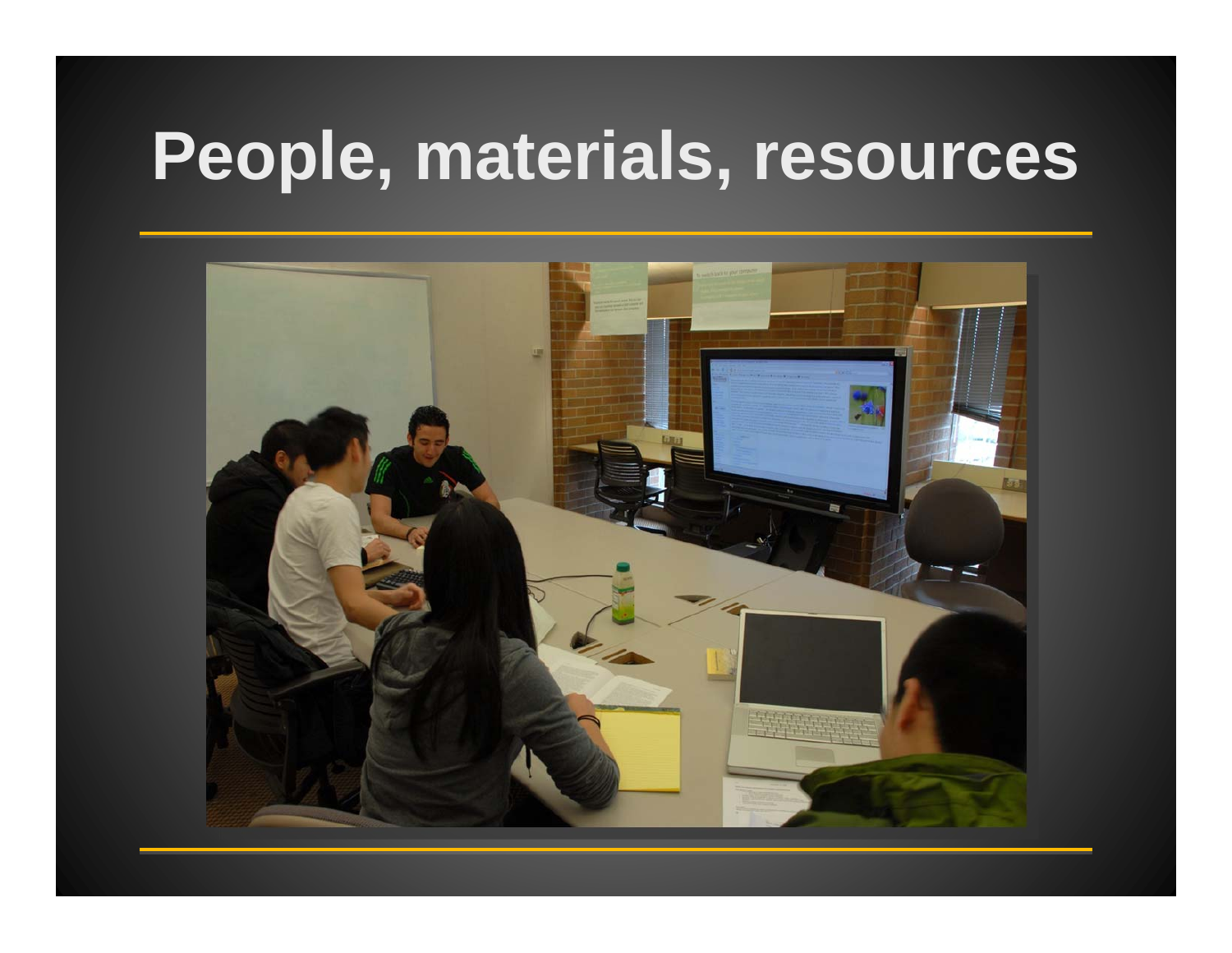## **Enclosed space**

#### Focus, control noise

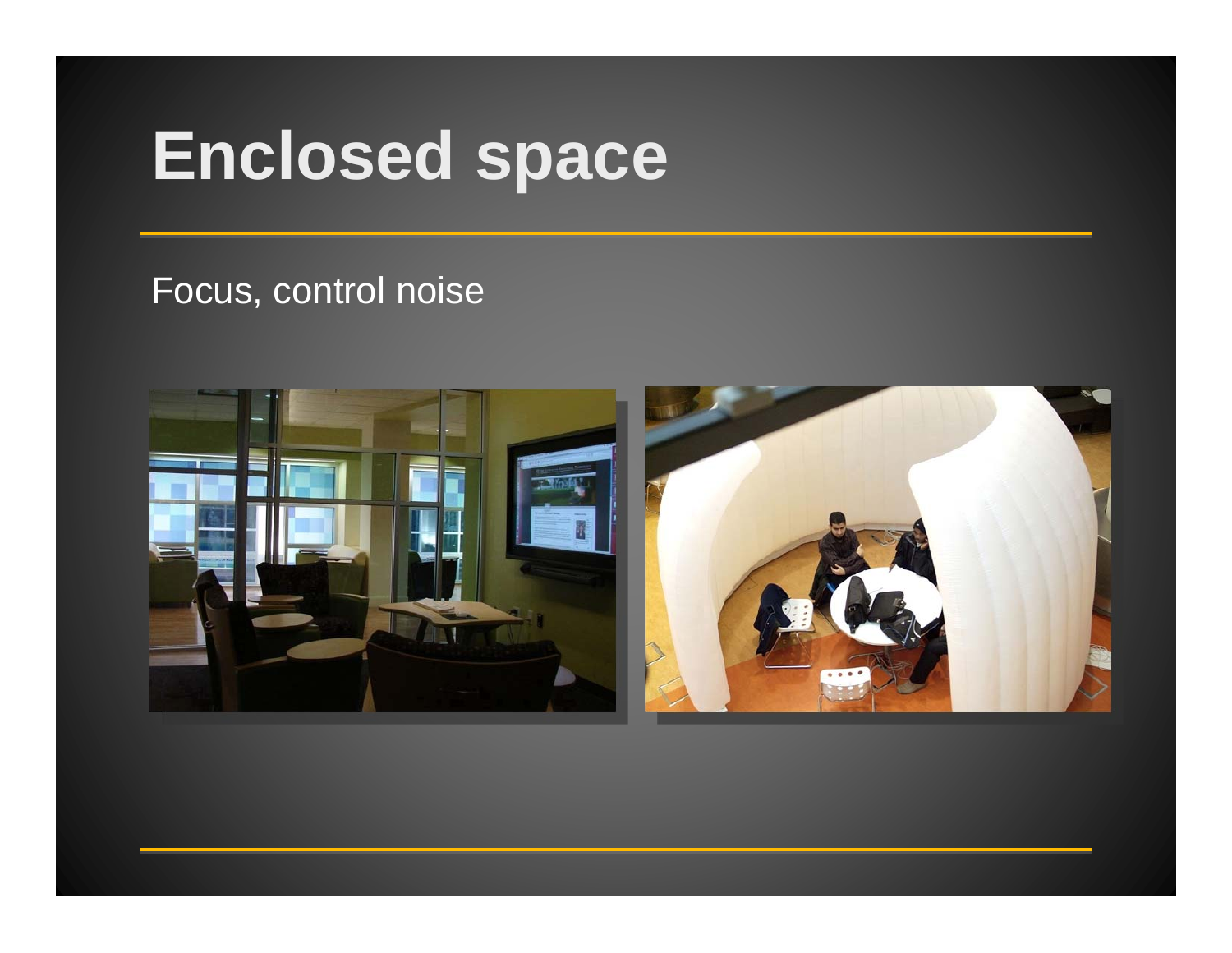# **Laptop Use**

Among survey respondents:

- 93% own a laptop or netbook
- 88% bring their laptops to campus at least occasionally
- 35% bring their laptops to campus "most of the time" or "always"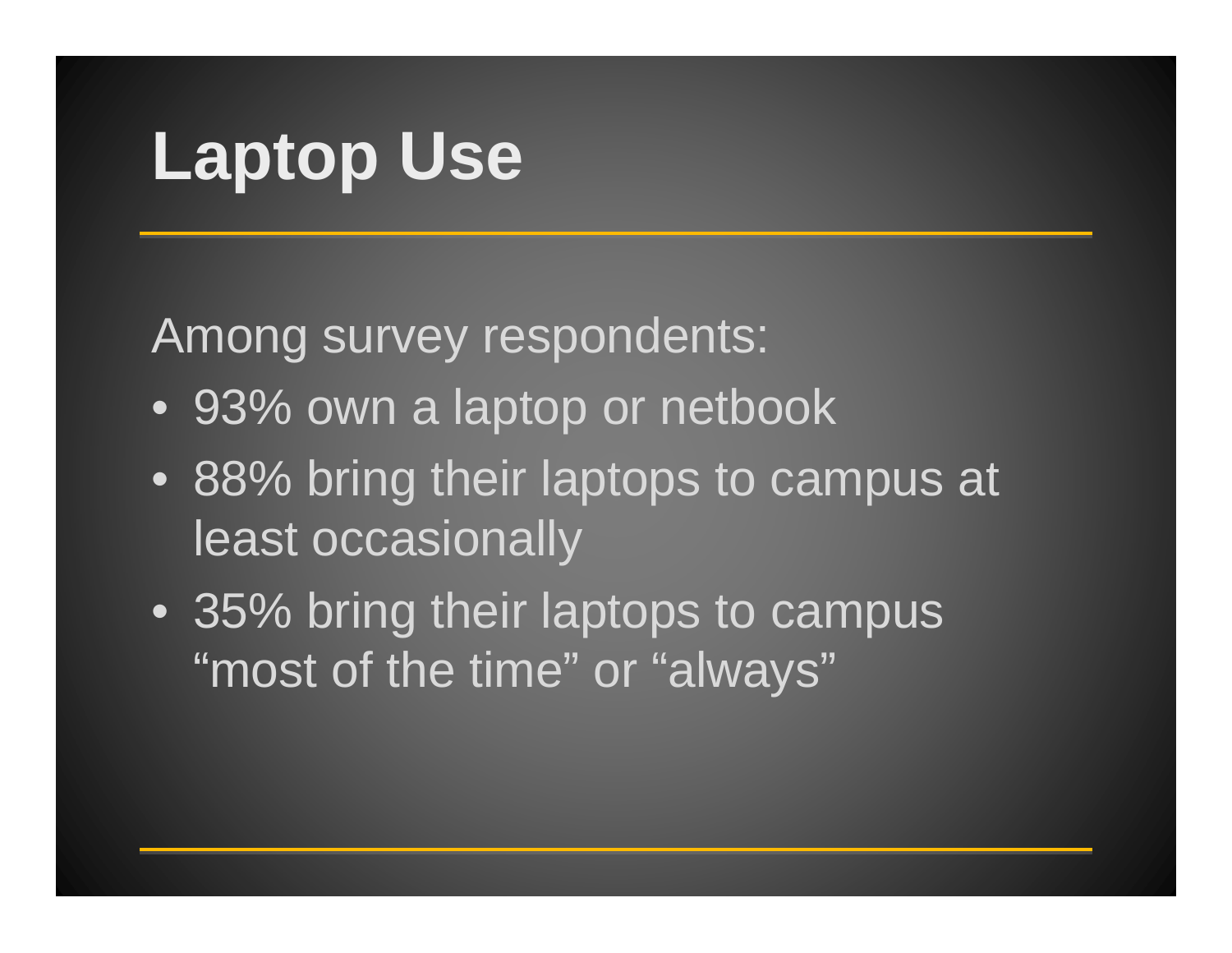#### **Outlets, outlets, outlets**

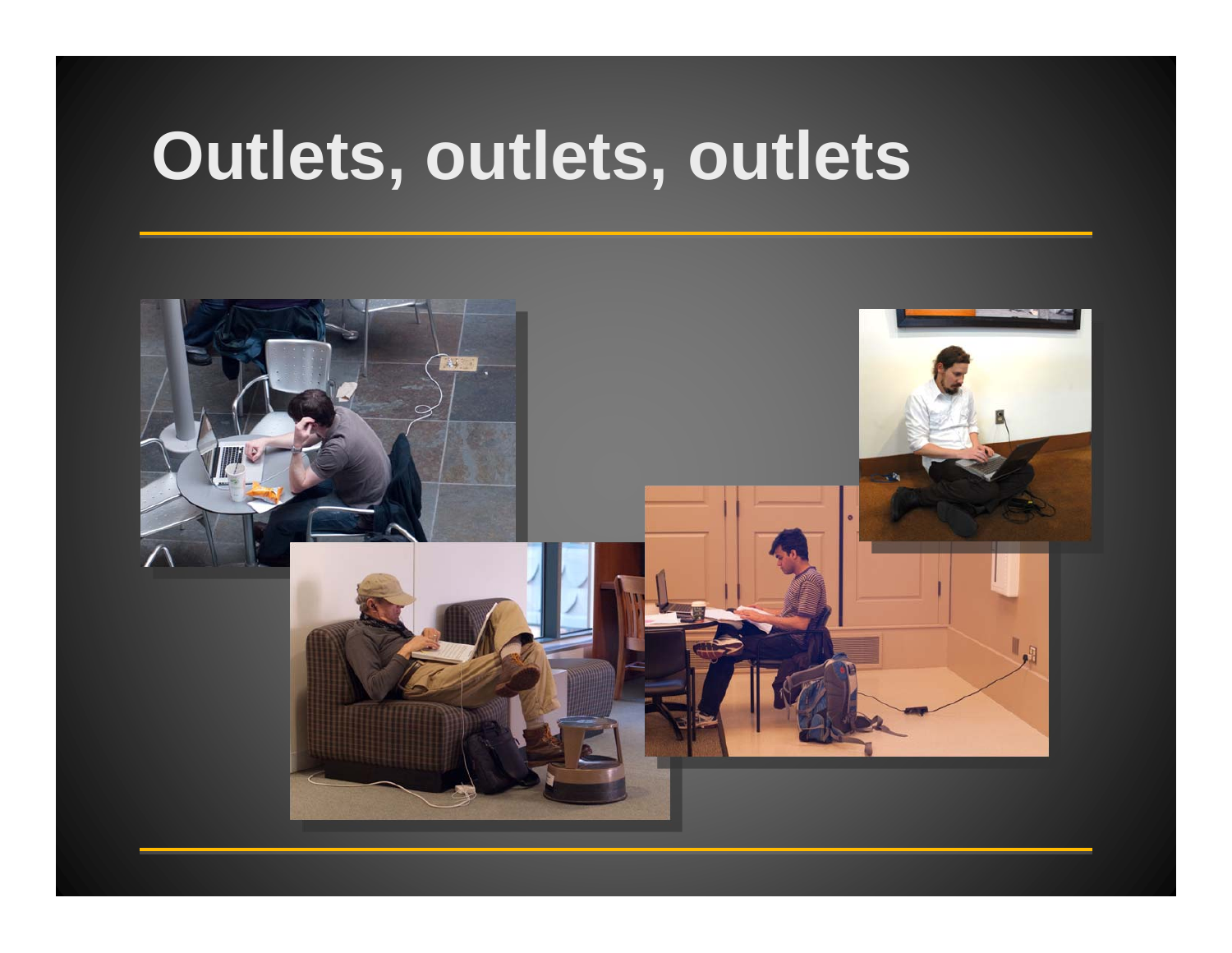# **Accommodating Mixed Use**



- • Designate space for different activities
- Use physical features (doors, floors, furniture) as cues